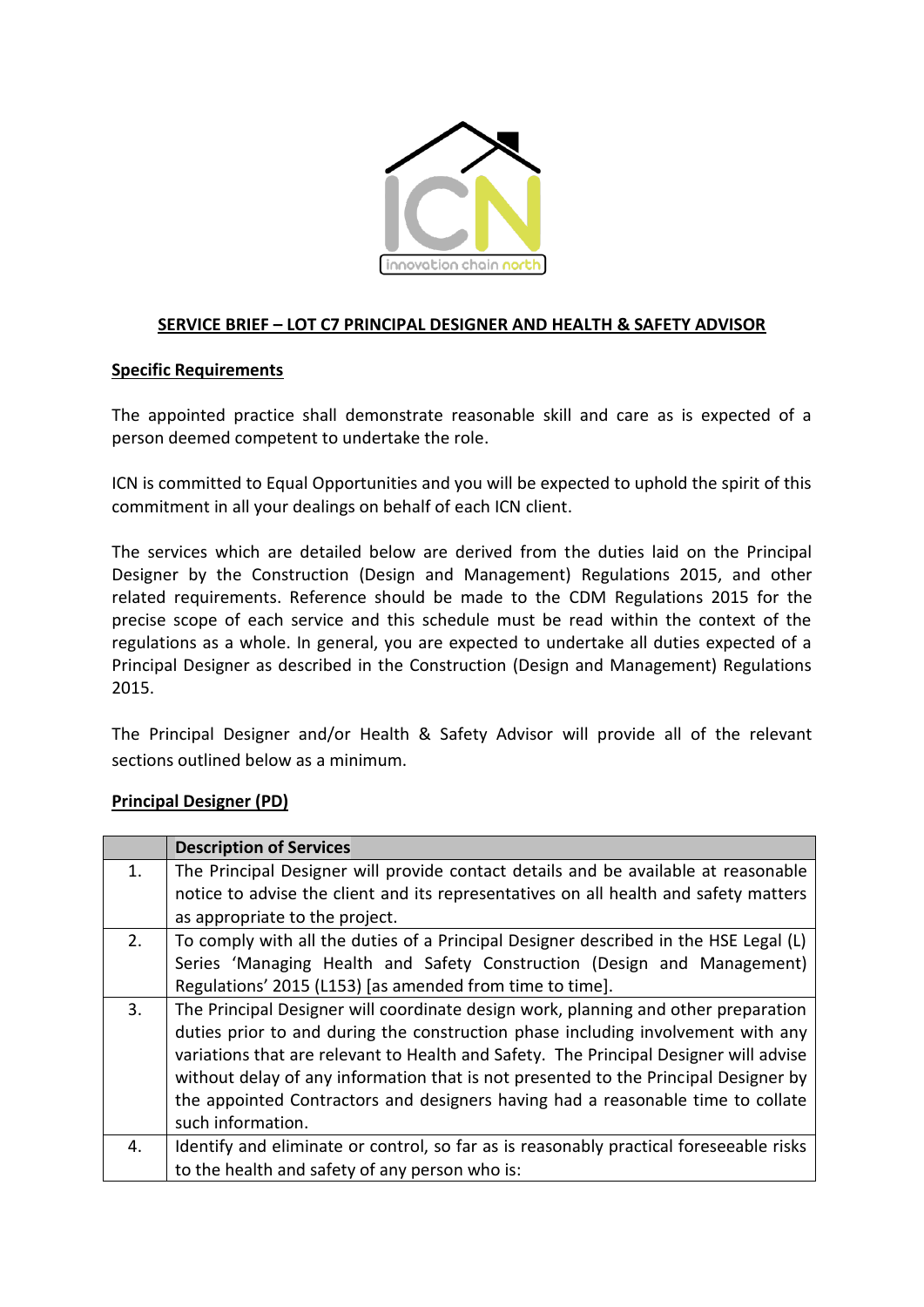|     | a. Carrying out or liable to be affected by the construction works.                                                                                                                                                                                                                                                                                                                                                                                                                                                                          |
|-----|----------------------------------------------------------------------------------------------------------------------------------------------------------------------------------------------------------------------------------------------------------------------------------------------------------------------------------------------------------------------------------------------------------------------------------------------------------------------------------------------------------------------------------------------|
|     | b. Maintaining, managing or cleaning a structure, or                                                                                                                                                                                                                                                                                                                                                                                                                                                                                         |
|     | c. Using a structure designed as a workplace.                                                                                                                                                                                                                                                                                                                                                                                                                                                                                                |
| 5.  | Ensure all designers comply with their duties in Regulation 9.                                                                                                                                                                                                                                                                                                                                                                                                                                                                               |
| 6.  | Cooperate with and ensure that all persons working in relation to the pre-<br>construction phase cooperate with the Client, the designer, the Principal Designer,<br>The Principal Contractor (if appointed) and each other.                                                                                                                                                                                                                                                                                                                 |
| 7.  | The Principal Designer will research, identify and then collect all of the pre-<br>construction documentation and information required by Regulation 4(4) for the<br>safe design and construction of the project. The Principal Designer will advise the<br>client if further surveys and or other work needs commissioning to inform on any<br>missing information required for the safe execution of the project.                                                                                                                          |
| 8.  | To attend project team design meetings from project inception and comment on<br>the design and the brief to ensure compliance with design and health and safety<br>regulations. Visit the site before attendance at the first meeting and attend site<br>thereafter on a quarterly basis.                                                                                                                                                                                                                                                    |
| 9.  | Liaise with the Principal Contractor for the duration of the Principal Designer's<br>appointment and share with the Principal Contractor information relevant to the<br>planning, management and monitoring of the construction phase and the<br>coordination of health and safety matters during the construction phase.                                                                                                                                                                                                                    |
| 10. | Assist the Principal Contractor in preparing the construction phase plan by<br>providing to the Principal Contractor all information the Principal Designer holds<br>and which is relevant to the construction phase plan including pre construction<br>information obtained from the Client and any information obtained from designers<br>under Regulation 9(3)(b).                                                                                                                                                                        |
| 11. | To prepare an initial health and safety file for the project during the pre-<br>construction phase, which:<br>Complies with the requirements of Regulation 12(5).<br>$\bullet$<br>Is reviewed and revised from time to time as appropriate to incorporate any<br>$\bullet$<br>relevant new information in line with Regulation 12(6)<br>Is kept available for inspection by any person who may need it to comply with<br>$\bullet$<br>the relevant legal requirements.<br>Checked and passed to client at Practical Completion.<br>$\bullet$ |
| 12. | Take into account the general principles of prevention and where relevant, the<br>content of any construction phase plan and any health and safety file when:<br>a. Design, technical and organisational aspects are being decided in order to plan<br>the various items or stages of work which are to take place simultaneously or in<br>succession, and<br>b. Estimating the period of time required to complete such work or work stages.                                                                                                |
| 13. | Report to the Client anything the Principal Designer is aware of in relation to the<br>project which is likely to endanger their own health and safety or that of others.                                                                                                                                                                                                                                                                                                                                                                    |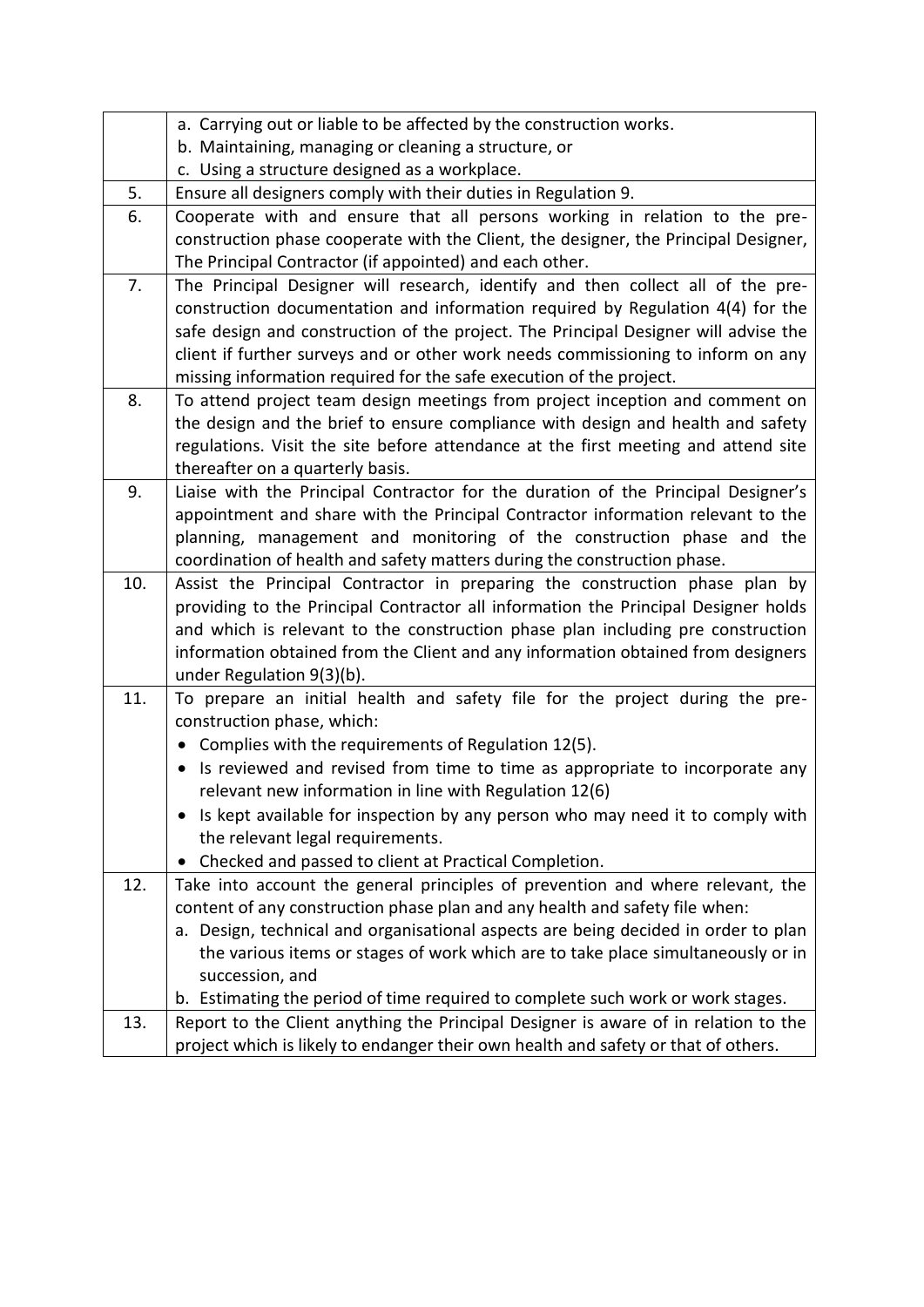## **Health and Safety Adviser (H&SA)**

|    | <b>Description of Services</b>                                                                                                                                                                                                                                                                                                                                                                                                                                                                                                                                                     |
|----|------------------------------------------------------------------------------------------------------------------------------------------------------------------------------------------------------------------------------------------------------------------------------------------------------------------------------------------------------------------------------------------------------------------------------------------------------------------------------------------------------------------------------------------------------------------------------------|
| 1. | Provide suitable and sufficient safety advice on duties required under the CDM<br>Regulations 2015 [as amended from time to time] that the client and its<br>representatives need to comply with. The H&SA will advise the client of any<br>proposed changes in legislation to health and safety that will affect design,<br>materials or construction methods for projects on site or proposed pipeline<br>projects.                                                                                                                                                              |
| 2. | Advise the client and their representatives on making suitable arrangements to:<br>Ensure construction work can be carried out, so far as reasonably practicable,<br>without risks to the health or safety of any persons affected by the project.<br>Regulation $4(2)(a)$ .<br>Ensure facilities required by schedule 2 of the CDM Regulations 2015 are<br>provided in respect of any person carrying out construction work. Regulation<br>$4(2)(b)$ .<br>Ensure the project management arrangements are maintained and reviewed<br>٠<br>throughout the project. Regulation 4(3). |
| 3. | Check and inform the client on the competency of its chosen designers and<br>Contractors for a project or series of projects and produce written reports and<br>updates on competency.                                                                                                                                                                                                                                                                                                                                                                                             |
| 4. | Check and ensure that adequate arrangements are in place for successfully and<br>safely managing the projects from inception to completion, this should be reviewed<br>regularly throughout the duration of the project. Provide post completion KPI<br>information.                                                                                                                                                                                                                                                                                                               |
| 5. | On behalf of the client, notify the HSE about the project as required by the<br>legislation and in line with Regulation 6.                                                                                                                                                                                                                                                                                                                                                                                                                                                         |
| 6. | The H&SA will provide an information template to all involved in the design of the<br>project and to every Contractor including the Principal Contractor that has been or<br>may be appointed by the client. They will also request pre construction design and<br>competence information that will be or could be relevant to each role involved in<br>the project [including tender documentation].                                                                                                                                                                              |
| 7. | The H&SA will at the start of any project and at all pre-start contract meetings<br>advise the client representatives and Principal Contractor of their obligations to the<br>project under the CDM Regulation 2015. The Principal Designer will confirm these<br>obligations have or have not been complied with and where on occasion they have<br>not the H&SA will advise the client and Principal Contractor of the immediate<br>action they must take to address any such shortfalls prior to start on site.                                                                 |
| 8. | The H&SA will manage the flow of health and safety information between the ICN                                                                                                                                                                                                                                                                                                                                                                                                                                                                                                     |
| 9. | Client and other involved Clients, Designers and Contractors.<br>The H&SA will advise the Client on the suitability of the construction phase plan<br>and the proposals and arrangements for suitable welfare facilities to be on site<br>from the start of the project construction phase. Undertake a site visit within 2<br>weeks of start on site to ensure site set up is in line with regulations and as<br>described in the pre-construction information provided and agreed by the                                                                                         |